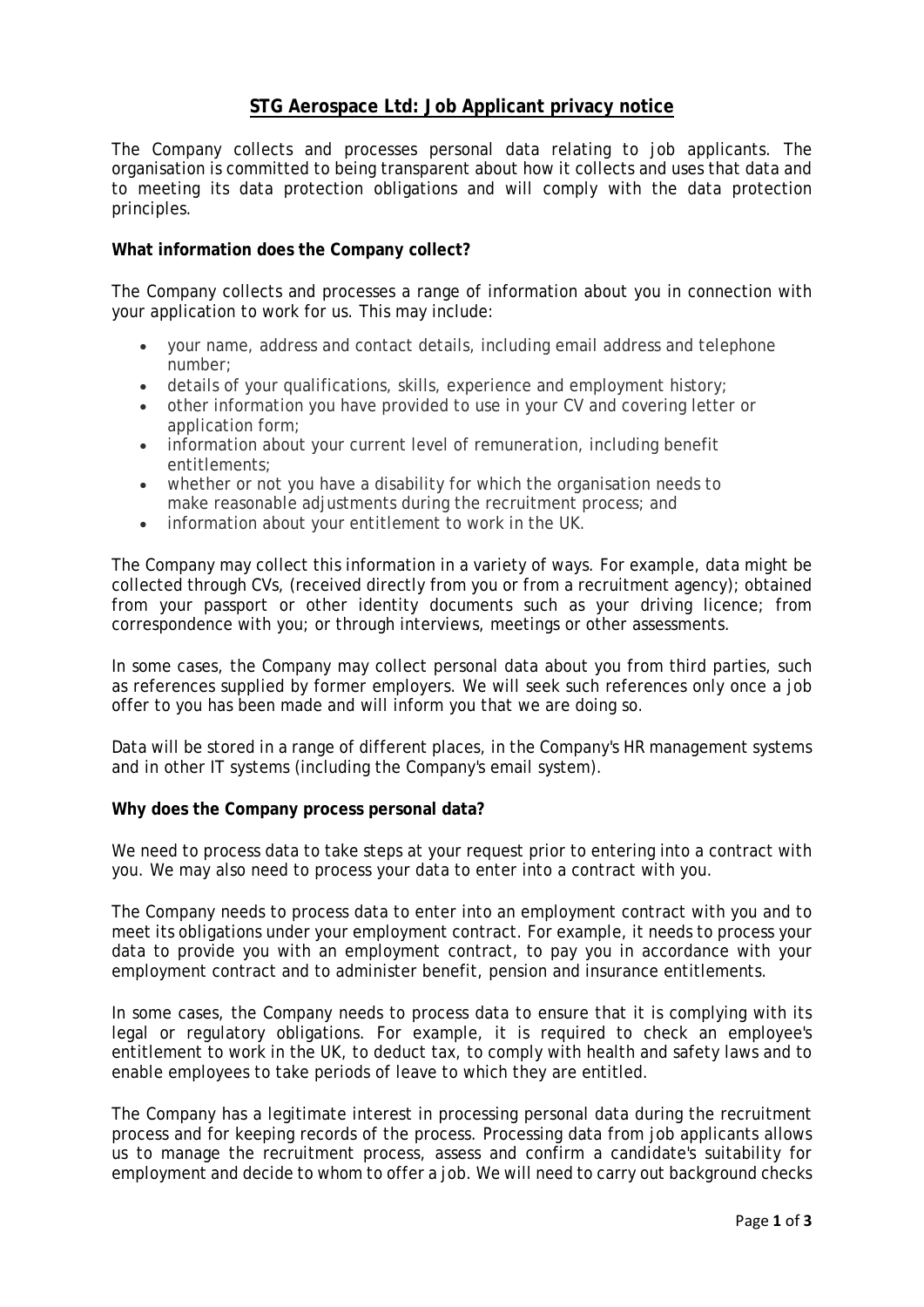where appropriate and communicate with you about the recruitment process. We may also need to process data from job applicants to respond to and defend against legal claims.

The Company may process special categories of data, such as information about ethnic origin, sexual orientation or religion or belief, to monitor recruitment statistics. We may also collect information about whether or not applicants are disabled to make reasonable adjustments for candidates who have a disability. We process such information to carry out its obligations and exercise specific rights in relation to employment. We do not envisage that we will process information about criminal convictions.

If your application is unsuccessful, the Company may keep your personal data on file in case there are future employment opportunities for which you may be suited. We will ask for your consent before we keep your data for this purpose and you are free to withdraw your consent at any time.

#### **Who has access to data?**

Your information may be shared internally for the purposes of the recruitment exercise. This includes members of the HR and recruitment team, interviewers involved in the recruitment process, managers in the business area with a vacancy and IT staff, if access to the data is necessary for the performance of their roles.

We will not share your data with third parties, unless your application for employment is successful and we make you an offer of employment. We will then share your data with former employers to obtain references for you and employment background check providers to obtain necessary background checks.

#### **How does the Company protect data?**

The Company takes the security of your data seriously and has appropriate security measures in place. The Company has internal policies and controls in place to try to ensure that your data is not lost, accidentally destroyed, misused or disclosed, and is not accessed except by its employees in the performance of their duties. We have put in place procedures to deal with any suspected data security breach and will notify you and any applicable regulator of a suspected breach where we are required to do so.

Where the Company engages third parties, (such as recruitment agencies), to process personal data on its behalf, they do so on the basis of written instructions, are under a duty of confidentiality and are obliged to implement appropriate technical and Company measures to ensure the security of data. We do not allow our third party service providers to use your data for their own purposes.

## **For how long does the Company keep data?**

If your application for employment is unsuccessful, the Company will hold your data on file for twelve months after the end of the relevant recruitment process. We keep the information for this period in the event of a legal claim.

If you agree to allow us to keep your personal data on file, we will hold your data on file for a twelve months for consideration for future employment opportunities. At the end of that period, or once you withdraw your consent, your data is deleted or destroyed.

If your application for employment is successful, personal data gathered during the recruitment process will be transferred to your Human Resources file (electronic and paper based) and retained during your employment. The periods for which your data will be held will be provided to you in a new privacy notice.